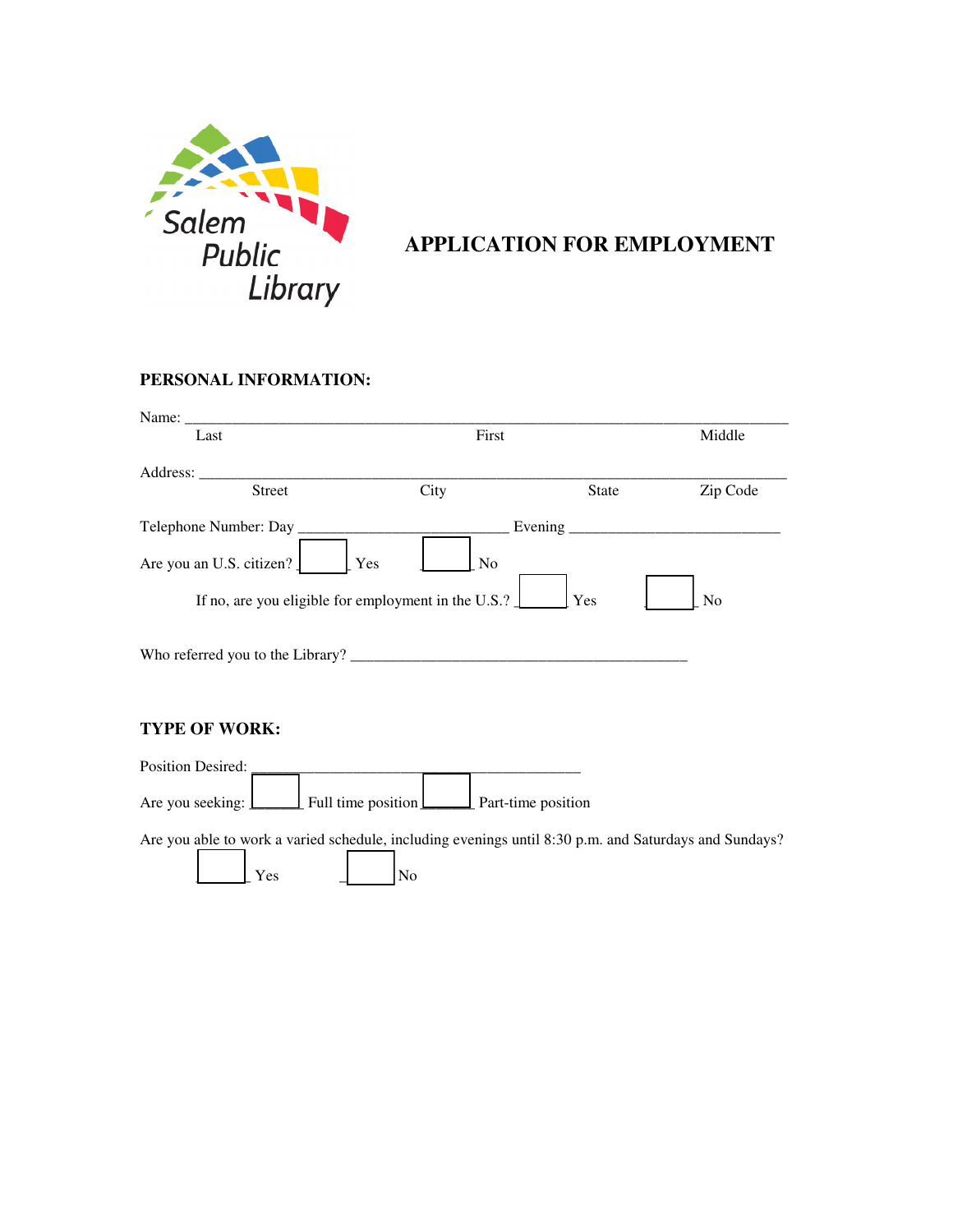## **EDUCATIONAL PREPARATION:**

| Name and Address of School                                  | Did you Graduate? | Course Work or Major |
|-------------------------------------------------------------|-------------------|----------------------|
| High School                                                 |                   |                      |
| <b>Business or Trade</b>                                    |                   |                      |
| College or University                                       |                   |                      |
| College or University                                       |                   |                      |
| Post Graduate                                               |                   |                      |
| Other                                                       |                   |                      |
| WORK EXPERIENCE: (List in order with the most recent first) |                   |                      |
| <b>Employer Name and Address</b>                            |                   | Position Held        |
| Dates of Employment                                         |                   | Supervisor's Name    |
| Major responsibilities                                      |                   |                      |
| Reasons for Leaving                                         |                   |                      |
| <b>Employer Name and Address</b>                            |                   | Position Held        |
| Dates of Employment                                         |                   | Supervisor's Name    |
| Major responsibilities                                      |                   |                      |
| Reasons for Leaving                                         |                   |                      |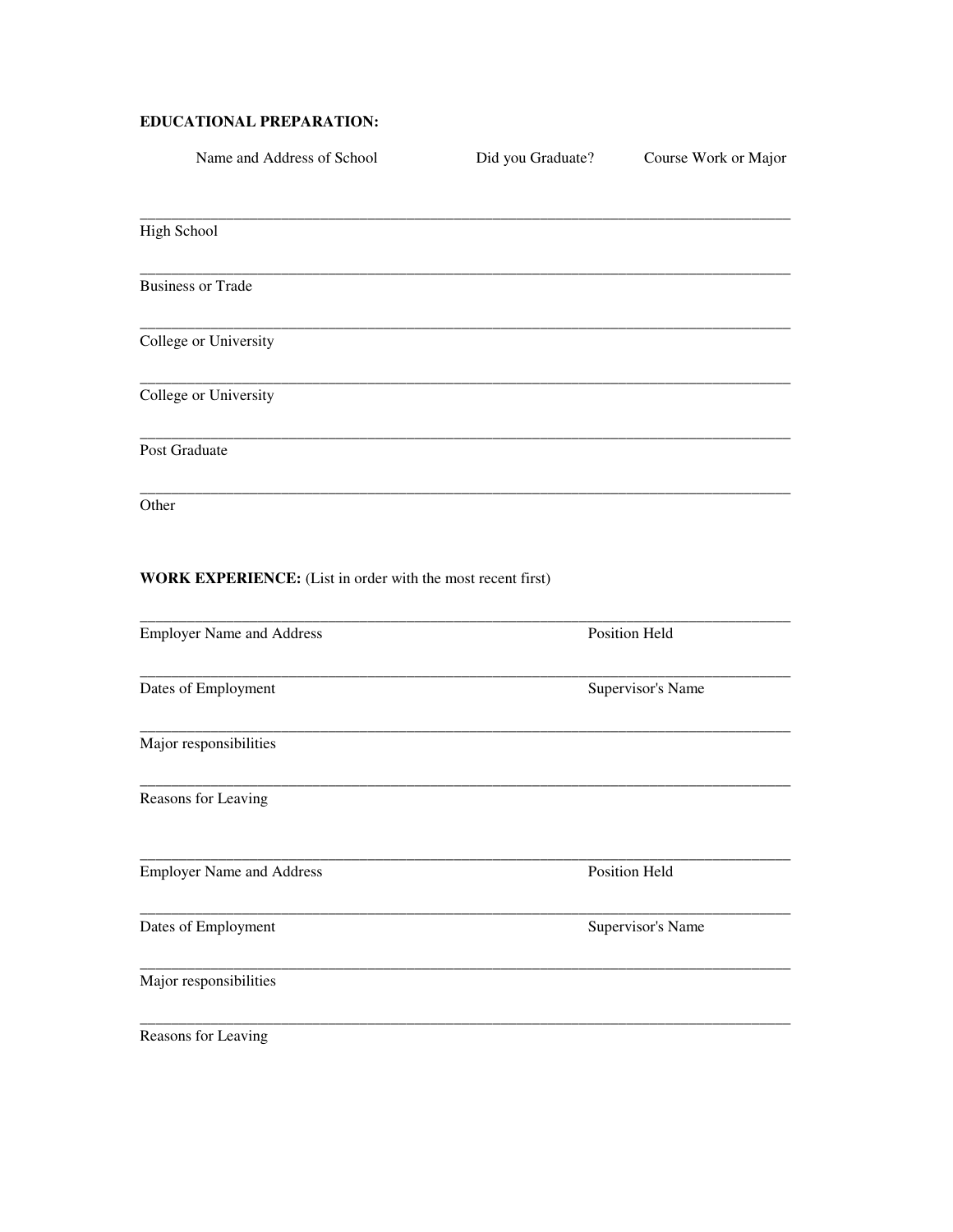| <b>VOLUNTEER EXPERIENCE:</b>              |                  |           |  |
|-------------------------------------------|------------------|-----------|--|
| Do you have Volunteer Experience?         | Yes<br>No        |           |  |
| If yes, specify: $\overline{\phantom{a}}$ |                  |           |  |
| Location                                  | Dates of Service |           |  |
| Major responsibilities                    |                  |           |  |
| <b>REFERENCES:</b>                        |                  |           |  |
| Name                                      | Occupation       |           |  |
| Address                                   | Telephone (Day)  | (Evening) |  |
| Name                                      | Occupation       |           |  |
| Address                                   | Telephone (Day)  | (Evening) |  |
| Name                                      | Occupation       |           |  |
| Address                                   | Telephone (Day)  | (Evening) |  |
| Name                                      | Occupation       |           |  |
| Address                                   | Telephone (Day)  | (Evening) |  |